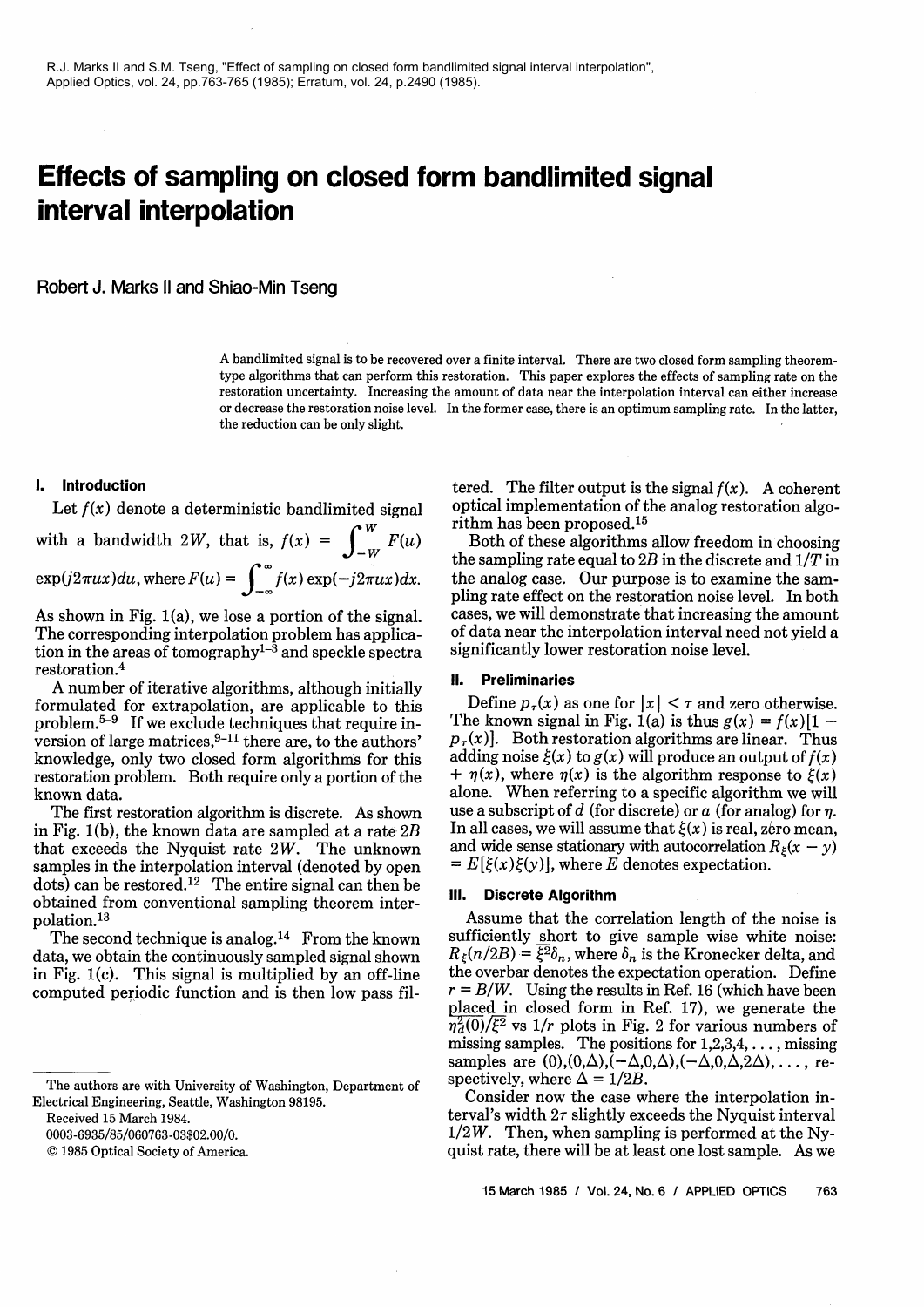

Fig. 1. (a) Interval interpolation problem. We wish to find the bandlimited signal  $f(x)$  from  $g(x)$ . (b) Illustration of the data needed for the discrete restoration algorithm. The open dots denote samples to be restored from the known data. (c) Illustration of the data needed for the continuous restoration algorithm.



Fig. 2. Normalized restoration noise level,  $\overline{\eta_d^2(0)}/\overline{\xi^2}$ , vs normalized sampling rate for sample wise white data noise and various numbers of lost samples. For the interval interpolation problem, the restoration noise level follows the lower saw-toothed-type curve for one lost Nyquist interval and the upper saw-toothed-type curve for two lost Nyquist intervals. The minima on each saw-toothed curve do not decrease smoothly since for odd numbered curves the restoration is symmetric about the origin. This is not true for the even numbered curves.

increase the sampling rate, the corresponding restoration noise follows the one lost sample curve in Fig. 2 until the sampling rate becomes such that there are a minimum of two lost samples in the interpolation interval. At this point, we must jump to the two-lostsample curve in Fig. 2. As the sampling rate increases, the restoration noise level decreases until we are required to restore three lost samples etc. The result is the lower saw-toothed shaped curve in Fig. 2. Increasing the sampling rate from 1.99 to 8.99 times the





Fig. **3.** Continuous sample restoration of the interval interpolation problem yields this  $\frac{n^2(0)}{\xi^2}$  curve when the data are perturbed by white noise. The optimum choice of T is a bit below one  $(2W = 2.2\tau)$  $= 0.4$ .

Nyquist rate decreases the noise level,  $\overline{n_a^2(0)}\sqrt{\xi^2}$ , from 1 to only  $\sim 0.4$  ( $\approx 4$  dB).

If the interpolation interval was a bit over two Nyquist intervals, the saw-toothed curve would be initiated on the two-lost-sample curve as shown in Fig. **2.** 

The diminishing return observed is due to two competing phenomena. As the sampling rate increases, the amount of data near the lost sample(s) increases, thus increasing the accuracy of the lost sample estimate. The contribution of the noise, however, also increases.

In Fig. 2, the contribution of the signal is stronger than the contribution of the noise since the minima of the saw-toothed curve decrease as the sampling rate increases. The converse can also happen, for example, when using minimum mean square restoration of the lost samples.<sup>17</sup> In this case, increasing the sampling rate can actually increase the restoration noise level. As we shall see in the next section, either case can also happen for continuous sample restoration.

### **IV. Analog Algorithm**

For the continuous sampled signal in Fig. l(c), the degree of aliasing is  $M = \langle 2WT \rangle$ , where  $\langle a \rangle$  denotes the greatest integer not exceeding a. For Mth-order aliasing, there are a total of 2M spectra overlapping the original zeroth-order spectrum.14

The restoration noise level for the continuously sampled signal restoration has been treated in Ref. 18. For continuous white noise  $R_{\xi}(x) = \overline{\xi^2} \delta(x)$ , the restoration noise level,  $\overline{\eta_a^2(0)}/\overline{\xi^2}$ , is shown in Fig. 3 for  $2\tau = 0.4$ and  $W = 1$ . The jumps in the curves here are due to the increase of the aliasing order. Note that increasing T increases the minima on the saw-toothed curve. The optimum value of T in this case is **1.** 

The converse happens when  $R_{\xi}(x) = \overline{\xi^2} \exp(-\alpha |x|)$ .<br>Results are shown in Fig. 4 <u>for  $2\tau = .04$ </u>,  $W = 1$ , and  $\alpha =$ 2. Increasing T decreases  $\eta_a^2(0)/\xi^2$ . If  $\alpha$  is increased to 10, Fig. 5 results. The minima here are increasing as was the case with white noise.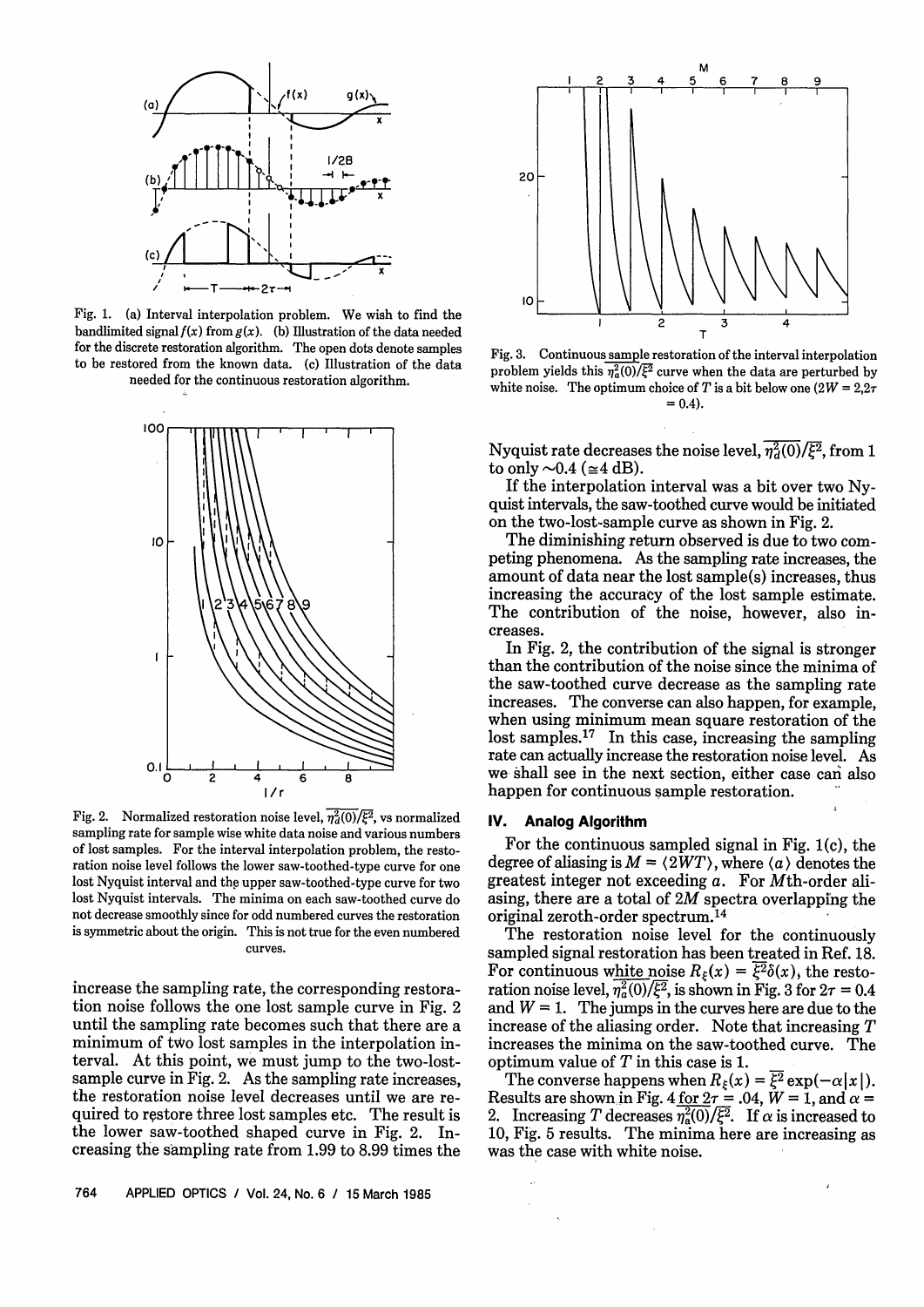

Fig. **4.** Same as Fig. **3,** except the noise has a Laplace autocorrelation with parameter  $\alpha = 2$ . The minima here increase.



Fig. 5. Same as Fig. 4, except  $\alpha = 10$ . The minima here decrease. The optimal value of  $T$  is a bit below one.

### **V. Conclusions**

When applying lost sample or continuous sample restoration to the interval interpolation problem, increasing the amount of the known signal near the interpolation interval need not decrease the restoration noise level. If concerned with the economy of data storage, a good sampling rate for the discrete case is that obtained by increasing the sampling rate above the Nyquist rate until just before one more lost sample occurs in the interpolation interval. Similarly, for continuous sampling, a good value of  $T$  is obtained by increasing  $T$  from  $2\tau$  until just before one more degree of aliasing occurs. In some cases such as in the presence of white noise, this choice of  $T$  is optimum.

#### **References**

- **1. K.** C. Tam and V. Perez-Mendez, "Tomographical Imaging with Limited-Angle Input," J. Opt. Soc. Am. **71,582 (1981).**
- **2. H.** Stark, D. Cahana, and H. Webb, "Restoration of Arbitrary Finite-Energy Optical Objects from Limited Spatial and Spectral Information," J. Opt. Soc. Am. **71,635 (1981).**
- **3.** R. J. Marks 11, "Posedness of a Band-limited Image-Extension Problem in Tomography," Opt. Lett. **7,376 (1982).**
- **4. H.** Stark, "Some Film-Noise Measurements by Diffraction of Coherent Light," Appl. Opt. **10,333 (1971).**
- **5.** R. W. Gerchberg, "Super-resolution Through Error Energy Reduction," Opt. Acta **21,709 (1974).** \*
- **6.** A. Papoulis, "A New Algorithm in Spectral Analysis and Bandlimited Signal Extrapolation," IEEE Trans. Circuits Syst. **CAS-22,735 (1975).**
- **7.** P. DeSantis and F. Gori, "On an Iterative Method for Superresolution," Opt. Acta **22,691 (1975).**
- **8.** R. W. Schafer, R. M. Mersereau, and M. A. Richards, "Constrained Iterative Restoration Algorithms," Proc. IEEE **69,432 (1981).**
- **9.** R. J. Marks I1 and D. K. Smith, "Gerchberg-type Deconvolution and Extrapolation Algorithms," in Transformations in Optical Signal Processing, W. T. Rhodes, J. R. Fienup, and B. E. A. Saleh, Eds. (SPIE, Bellingham, Wash., **1984).**
- **10.** M. S. Sabri and W. Steenaart, "An Approach to Bandlimited Signal Extrapolation: The Extrapolation Matrix," IEEE Trans. Circuits Syst. **CAS-25,74 (1978).**
- **11.** D. Kaplan and R. J. Marks 11, "Noise Sensitivity of Interpolation and Extrapolation Matrices," Appl. Opt. **21,4489 (1982).**
- **12.** R. J. Marks 11, "Restoring Lost Samples from an Oversampled Bandlimited Signal," IEEE Trans. Acoust. Speech Signal Process. **ASSP-31,752 (1983).**
- 13. A. J. Jerri, "The Shannon Sampling Theorem-Its Various Extensions and Applications: A Tutorial Review," Proc. IEEE **65, 1565 (1977).**
- **14.** R. J. Marks 11, "Restoration of Continuously Sampled Bandlimited Signals from Aliased Data," IEEE Trans. Acoust. Speech Signal Process. **ASSP-30,937 (1982).**
- **15.** R. J. Marks 11, "Linear Coherent Optical Removal of Multiplicative Periodic Degradations: Processor Theory," Opt. Eng. **23, 745 (1984).**
- **16.** R. J. Marks I1 and D. Radbel, "Error of Linear Estimation of Lost Samples in an Oversampled Band-limited Signal," IEEE Trans. Acoust. Speech Signal Process. **ASSP-32,648 (1984),** Eq. **(12).**
- **17.** S. M. Tseng, "Noise Level Analysis of Linear Restoration Algorithms for Bandlimited Signals," Thesis, Department of Electrical Engineering, U. Washington **(1984).**
- **18.** R. J. Marks I1 and D. Kaplan, "Stability of an Algorithm to Restore Continuously Sampled Band-limited Images from Aliased Data," J. Opt. Soc. Am. **73,1518 (1983),** Eqs. **(13), (18).**